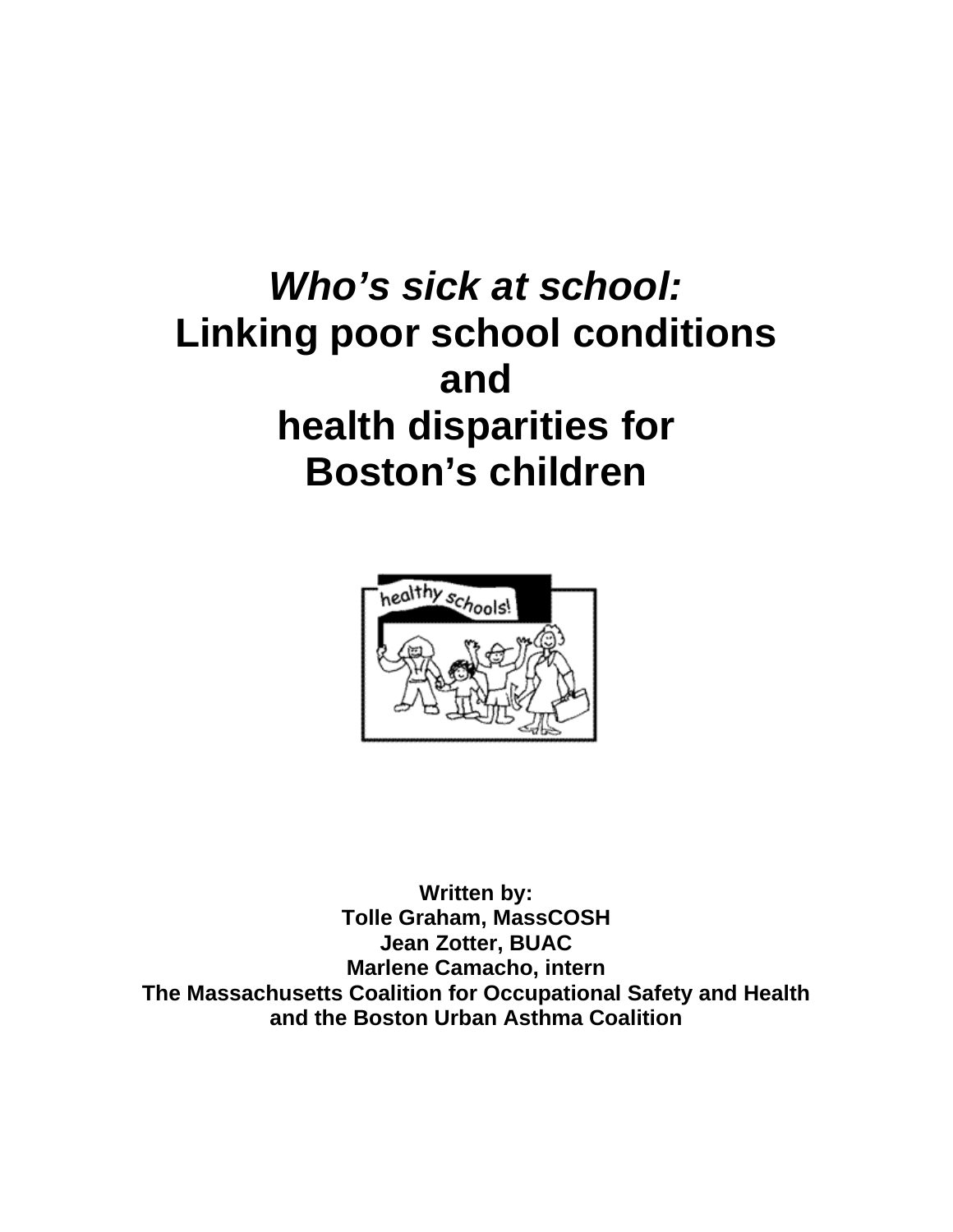# **Acknowledgements**

This report was written and produced by the Massachusetts Coalition for Occupational Safety and Health **(**MassCOSH) and the Boston Urban Asthma Coalition's (BUAC) Healthy Schools Committee. BUAC representatives are members of the joint City-wide Healthy Schools Taskforce which was established in 2003 with the school department and Health Commission to monitor the implementation of the annual environmental audits and address other environmental health and safety issues as they affect health and learning in Boston schools. This paper was written in response to a request by the school department to help raise awareness in Boston about the importance of building, renovating and maintaining safe, healthy learning spaces. BUAC believes that children with asthma are like the "canaries in the mines". When we improve our school buildings and rid them of the significant asthma triggers (mold, pests, chemicals and fumes) we will achieve a school environment that is health for everyone.

**MassCOSH** is a non-profit organization that advocates for safe, secure jobs and healthy communities. MassCOSH coordinates the Mass Healthy Schools Network, a statewide coalition which works with parents, students, school staff, public health and environmental advocates to promote environmentally healthy and safe schools through advocacy, education, organizing and technical assistance.

**BUAC** is comprised of 200 Boston residents and parents, community-based organizations, government agencies, medical professionals, and other individuals who share the common interest of improving the Boston community in order to halt the growing asthma crisis in low income neighborhoods. The Coalition serves as a clearinghouse and network for those in the city who are committed to improving the problem of asthma in Boston. Strengthening Voices, a program of BUAC, supports parent leadership on asthma through community organizing and education. Community-led committees on Housing, Healthy Schools and Access to Quality Healthcare develop the advocacy work and activities of the coalition.

We would like to thank the following members of the BUAC Healthy Schools Committee who contributed to this report with information, statistics and advice.

Marlene Camacho, BUAC intern for this report Jean Zotter, Director, BUAC Nealdra Osgood, Strengthening Voices Program Director, BUAC Mary White, BUAC Parent Leader Bridget Hickson, BUAC Parent Leader Davida Andelman, BUAC Steering Committee Chair, Bowdoin Street Community Health Center Isabel Lopez, Community Labor Coordinator, MassCOSH Tolle Graham, Healthy Schools Coordinator, MassCOSH Lilliam Hebbert, Healthy Schools Committee member, Boston Asthma Initiative Mary Mulvey Jacobson Ginny Lane, retired teacher, BTU Nancy Sullivan, Assistant Dir. School Health Services Boston Public Schools John Shea, Director of Environmental Hazards Program, Boston Public Health Commission Jalal Ghaemghami, Principal Toxicologist, Boston Public Health Commission

We especially want to thank Boston City Council Education Committee's co-chairs - Council Chuck Turner for his leadership and support in securing the annual environmental audits and Councilor John Tobin for his support for the city-wide Healthy Schools Taskforce.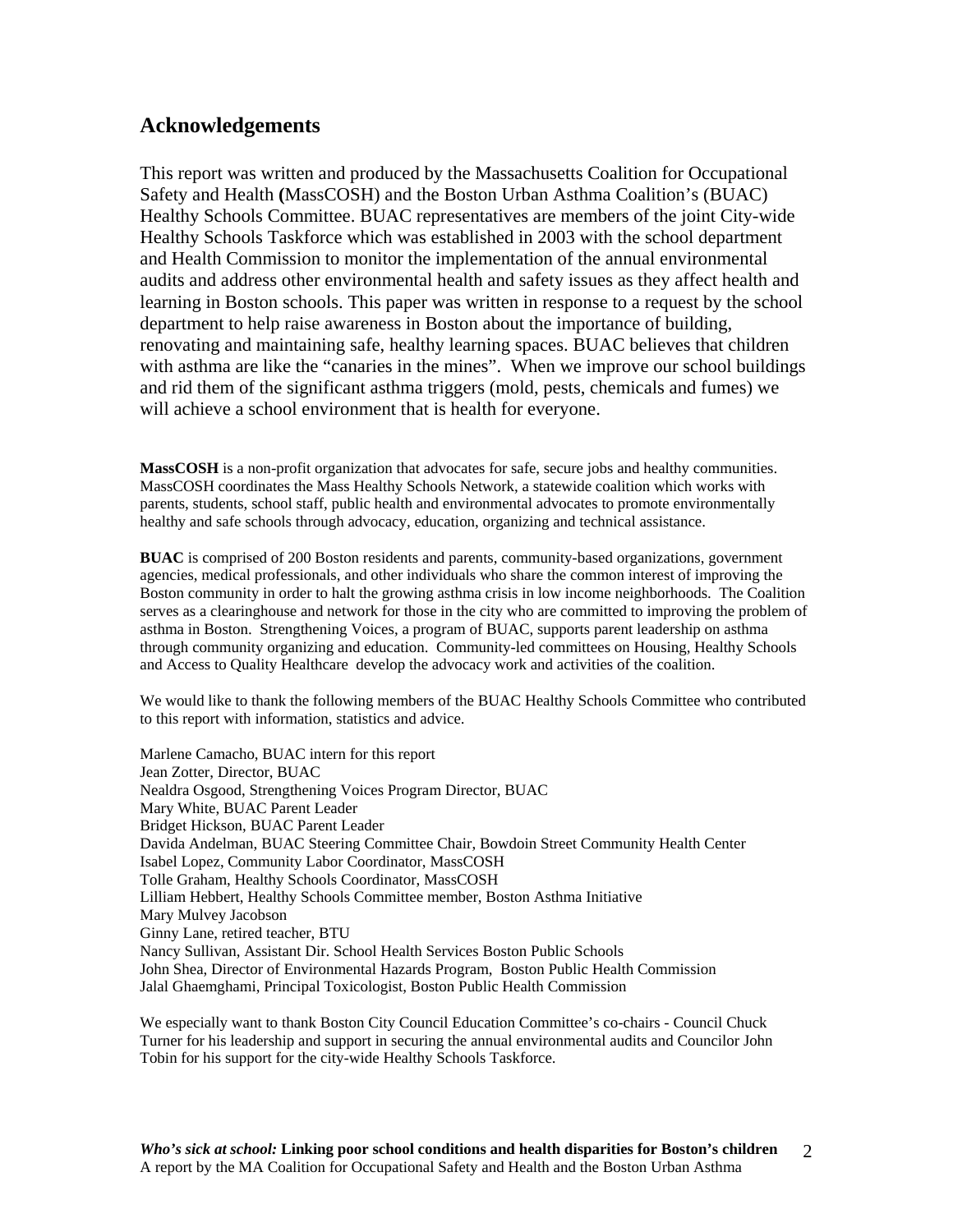"We know what the problem is and we have the findings, so why does it take so long to get repairs done? It should be about the health of our children, yet why does it take so long? The money should be in the budget to fix our schools."

 - *Mary White, BUAC Parent Leader, parent of two BPS students, on fixing our school buildings* 

# **Introduction**

A recent review of student asthma rates and environmental audits of school buildings suggests that schools with poor indoor air quality have higher than average rates of asthma. Many Boston Public School children and staff are learning and working in poor indoor environmental conditions that not only can exacerbate asthma, but also lead to other problems ranging from allergies and sinus infections to adverse academic performance.<sup>[1](#page-12-0)</sup> The Boston Urban Asthma Coalition conducted a preliminary analysis of 2004-5 childhood asthma rates for BPS students and compared them to the 2004-5 environmental audits of the top 10 schools with environmental problems. This analysis suggests that schools with the highest rates of leaks, mold and pest infestations also have higher than average asthma rates for children.

## **Problem**

Asthma is a condition in which the airways in the lung constrict and become inflamed. It can result in loss of breath and loss of life. An asthma attack can be precipitated by exposure to allergens such as mold or pests, irritants, or cold temperature. Asthma is the leading cause of school absenteeism due to chronic illness, accounting for over 12 million missed school days per year.<sup>2</sup> [N](#page-12-1)ationally, inequities in health conditions, such as asthma, together may account for as much as a quarter of the racial gap in school readiness.<sup>[3](#page-12-2)</sup> The cause or causes of asthma are still unclear although research has found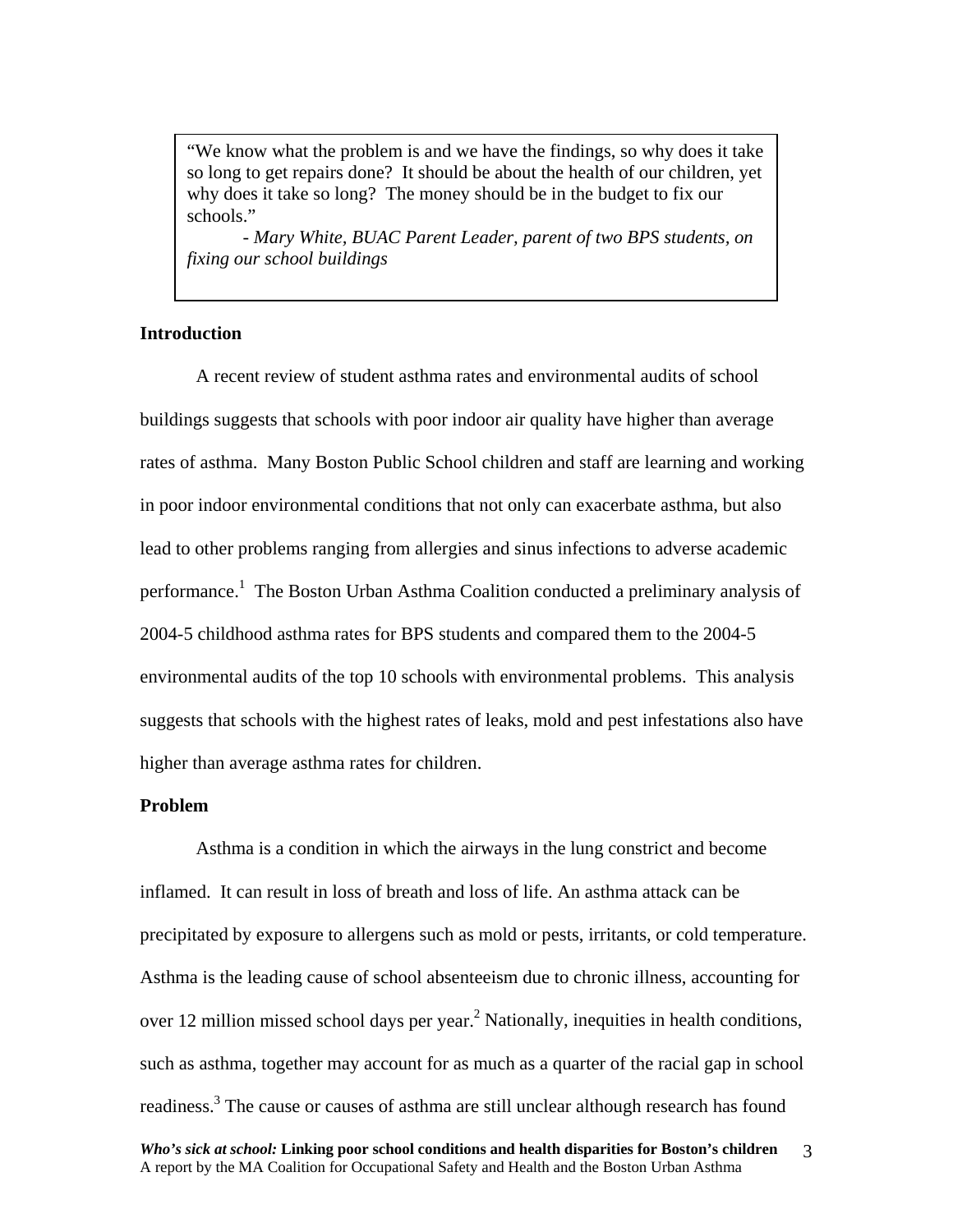that exposure to pests, molds, diesel exhaust, and environmental tobacco smoke play key roles in asthma's development and exacerbation.

Childhood asthma is a major public health concern for the City of Boston and one that disproportionately impacts children of color. Asthma is the number one chronic condition treated in Boston Public Schools. Between 7% - 12% of the Boston Public School student body in grades  $K - 8$  have asthma<sup>[4](#page-12-3)</sup> and this number may be an underestimate of the extent of the problem for Boston's children as other local studies havefound much higher childhood asthma rates for Boston's children.<sup>5</sup> Boston has higher childhood asthma hospitalization rates than the rest of the state, with children of color having much higher rates.<sup>[6](#page-12-5)</sup> Latino and Black children suffer from asthma more than Boston's White children do.<sup>[7](#page-12-6)</sup>

As Boston sets forth to tackle health disparities, addressing environmental factors that make asthma worse should be a top priority. Boston Public School students are primarily children of color, with 74% qualifying for free or reduced-rate meals. $8$  Many Boston Public School families have no choice to send their children to a healthier school because of their economic situation. For many Boston Public School students and their families, advocating for improved environmental conditions is their only recourse.

Poor school environmental conditions are one of many components that affect a child's asthma. Housing conditions, outdoor air quality and environmental tobacco smoke are among other factors that also affect a child's health. Sixty-three percent of the housing in Boston was built before 1950 and 75% was built before the lead paint laws passed (1978). Twenty-five percent of the homes receive federal or state subsidies to charge below fair market rate. Many Boston families rent their apartments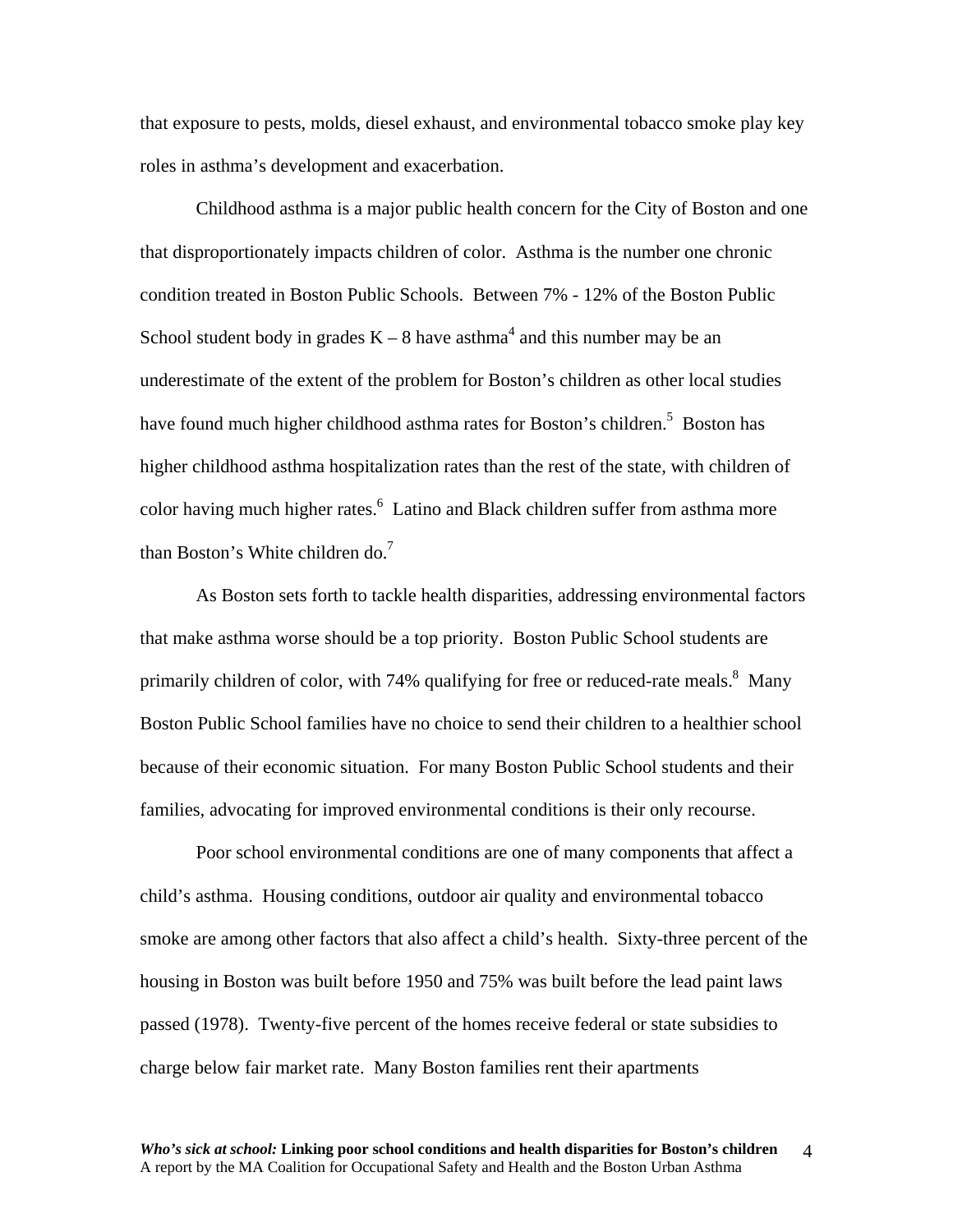(approximately 63% of Boston residents) and lack affordable housing options (Boston ranks 48<sup>th</sup> in affordable housing), and so often have little control over housing conditions and little influence over the actions of their landlord. In Boston, air toxics exceed by 128 times the Environmental Protection Agency's safe level of carcinogen in the  $air<sup>9</sup>$  $air<sup>9</sup>$  $air<sup>9</sup>$  School

"I know from my own experience in our old apartment that certain asthma triggers such as carpeting sent me to the emergency room many times with my daughter. As a BUAC Parent Leader in the Strengthening Voices project, I learned a lot about the asthma triggers in our schools. Now I tell other parents and teachers how important it is to speak up about the poor conditions in our schools so we can get them fixed."

*-Bridget Hickson, BUAC Parent Leader,*  **BPS Parent Boston Public Schools** 

conditions are only part of picture, but with children spending increasingly long hours in school buildings, school conditions play an important role in creating health disparities in asthma. It's a role that should not be ignored.

Boston Public Schools are

mandated by city ordinance to conduct bi-annual environmental inspections for all elementary, middle, and high schools. These inspections serve as a method of tracking the environmental status of all Boston Public Schools.<sup>10</sup> As part of the inspections, data regarding leaks and visible water stains, visible mold growth, overt pest signs, improper chemical storage, and repairs needed are tracked. While there are other environmental issues that were inspected, we will address these issues specifically because of their direct relationship to triggering asthma episodes. Leaks are of concern because moisture can promote mold growth as well as encourage insect or rodent infestations. Visible mold growth is important because mold and mildew are often asthma triggers. Pests are of concern for sanitation reasons as well as being sources of animal dander that can be an asthma or allergy trigger. Improper chemical storage can be an issue because toxic fumes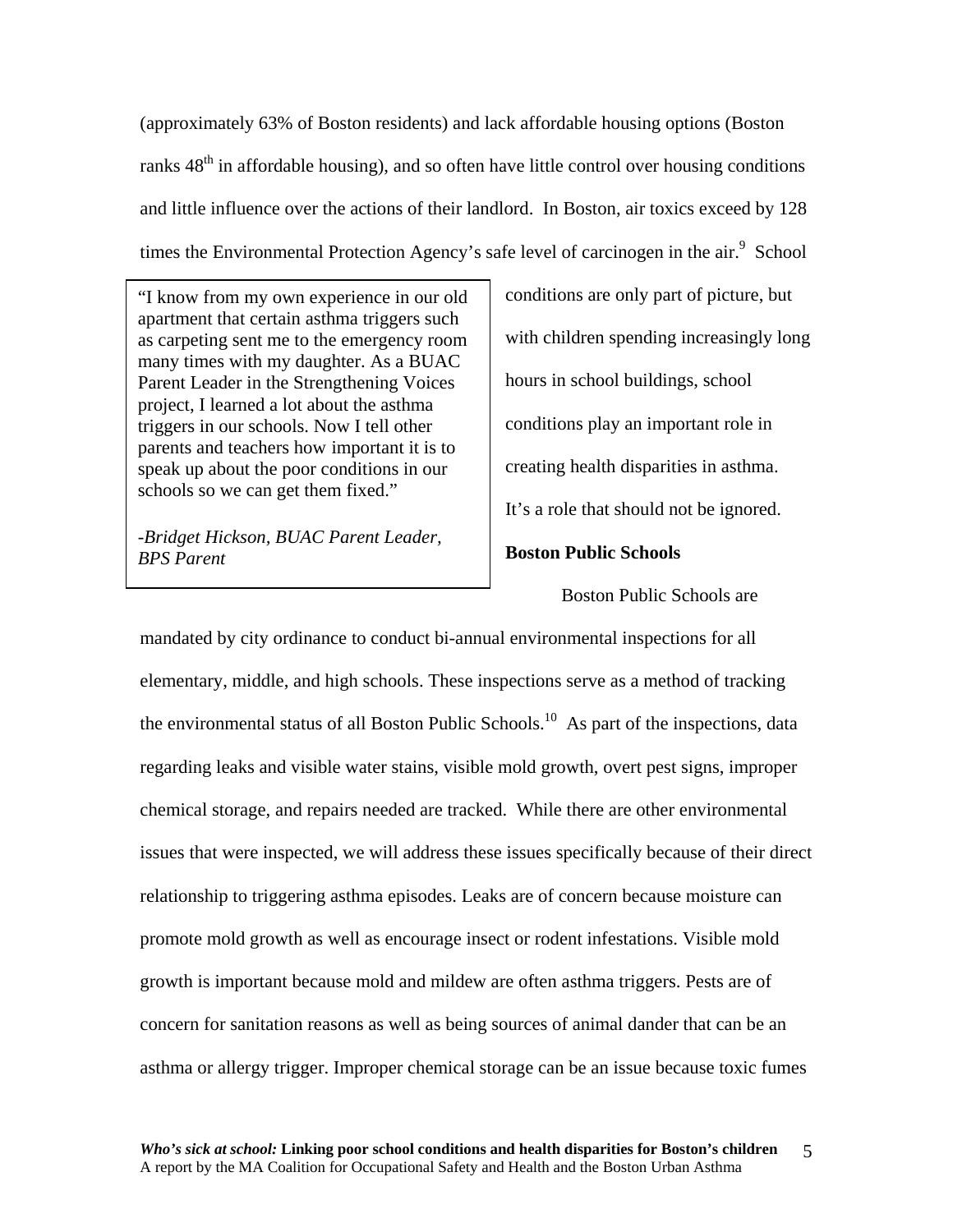and chemicals can aggravate asthma as well. The use of chemicals through pesticides and cleaning products has also been linked to other health problems including behavioral disabilities and damage to the nervous and immune systems.<sup>11</sup> Building repairs are important because they can stop a small problem from getting bigger - such as immediately fixing a leak in the ceiling could stop mold from growing later.

 The overall estimated asthma rate for Boston Public Schools during the spring 2005 is 7.0%[.12](#page-12-11) The rates across Boston Public Schools

**Results** <sup>"</sup>One of the major concerns at the Curley is that the building needs to be pointed. We have been on a list for 4 years and the project always gets postponed. We have water that makes its way into the building causing leaks, paint to flake and fall on students and teachers, and dust to cover the radiators. As a result many of our students with asthma are affected--so many have poor attendance because they are out a lot and as a result their grades suffer."

> *-Geraldo Martinez, Principal Mary E.Curley Middle School*

range from 0-27%; these asthma rates, however, do not include high schools.<sup>13</sup> Many schools had asthma rates well above the state average; in addition, inspections of the schools noted an overwhelming presence of environmental issues which contribute to the incidence of asthmatic children in schools.

The following graph represents the percentage of schools within the Boston Public School system during the 2004-05 school year that reported the presence of environmental issues such as leaks, mold, or overt pest infestation.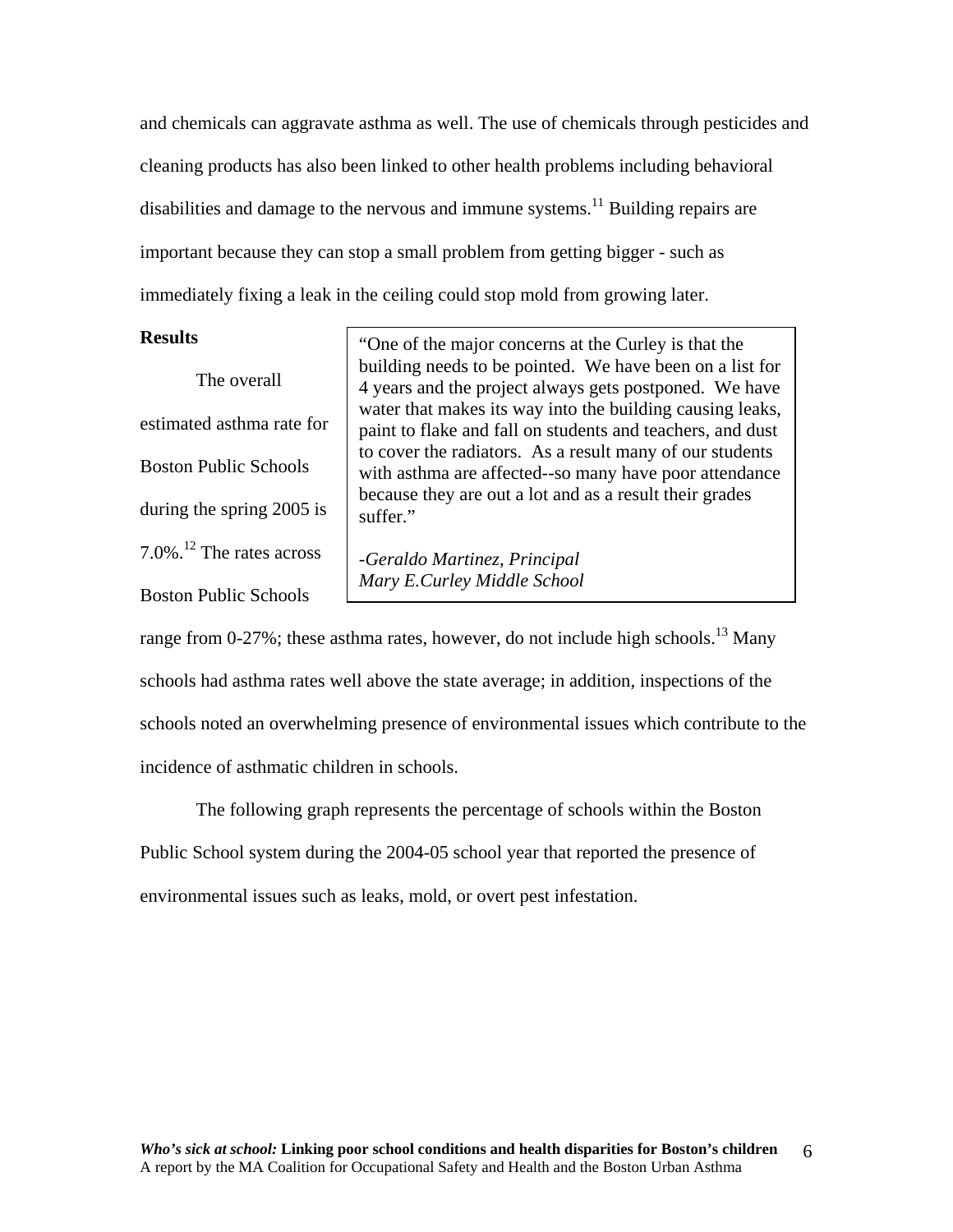

Looking at the graph above, approximately 85 percent of Boston Public Schools reported leaks or water stains, 36 percent reported visible mold growth, 63 percent reported overt pest signs, 83 percent reported repairs needed, and 61 percent reported improper chemical storage. $^{14}$ 

> "I got adult onset of asthma, I believe, from working in a sick school building with a roof that was leaking and mold all over. I went on daily medication to deal with my breathing problems. Now, three years away from that building and working in another school, I no longer need my asthma meds. School buildings that are not maintained are a health problem for students and staff."

*-Sue Trotz, Boston School Guidance Councilor* 

For the 2004-05 school year, The Harvard Kent Elementary School in Charlestown reported the highest percentage of water intrusion issues with 62.5 percent of rooms inspected having leaks or visible water stains.<sup>15</sup> The James Curley Elementary School in Jamaica Plain had the highest percentage of overt pest signs, approximately 60.7 percent of all rooms inspected.<sup>16</sup> These schools both have significant higher rates of asthma than the city average of 7% percent (12.25 and 10.69 percent respectively). While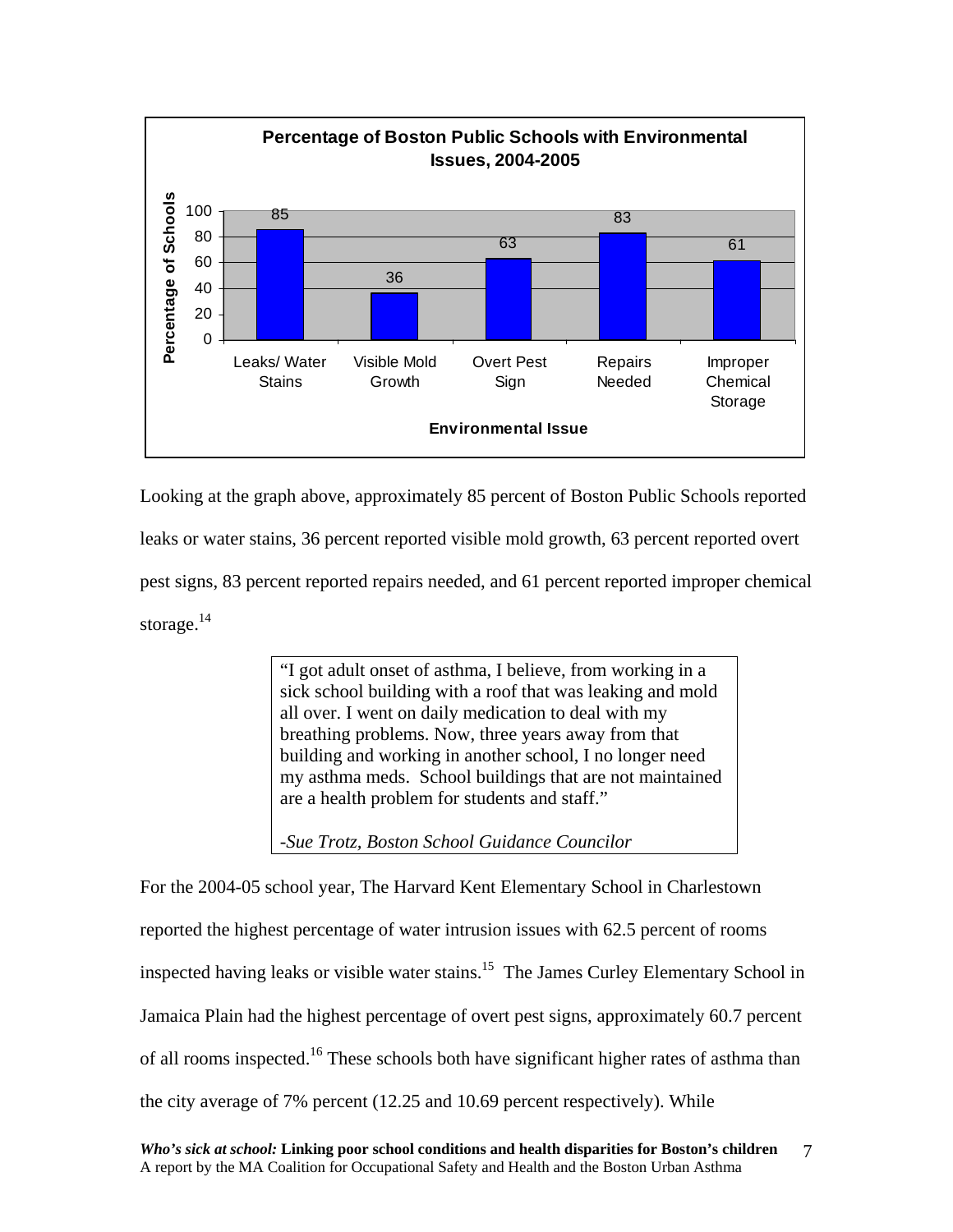environmental problems in the school may not be responsible for the higher asthma prevalences, the presence of triggers such as mold and pests do aggravate children who have already been diagnosed with asthma, increasing the incidence of asthma attacks at schools. The presence of these triggers also contributes to increased absenteeism among asthmatics and more frequent trips to the school nurse.<sup>17</sup>

Below are the top 10 ranked schools for the categories of leaks/ water stains, mold, and pests for the 2004-05 school year. The percentages listed indicate the percentage of rooms with the presence of the environmental issue.<sup>18</sup> Boston Urban Asthma Coalition calculated the asthma rates using raw data collected by the Boston Public School Department.<sup>[19](#page-12-18)</sup>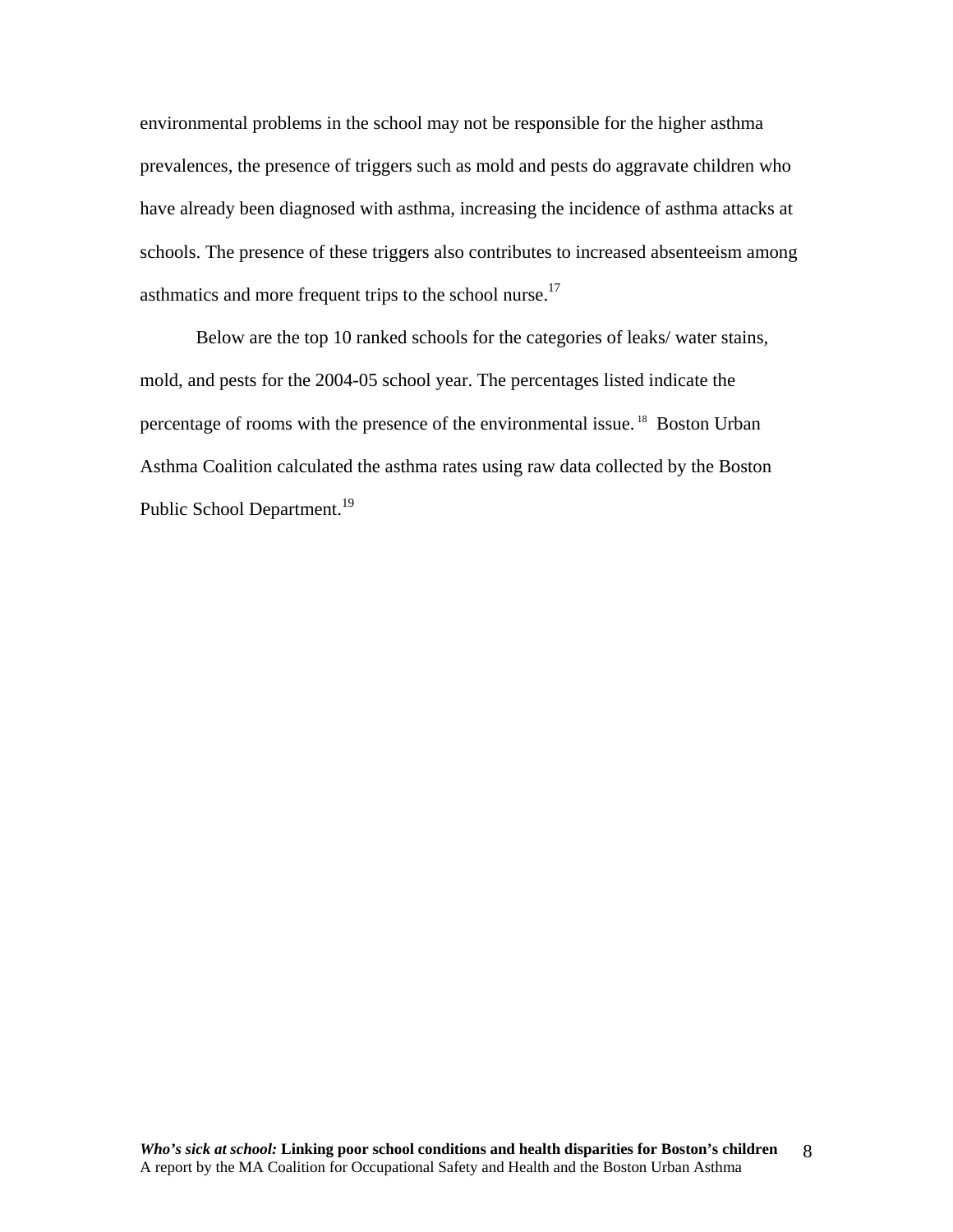# **Chart: Top ten schools Ranked by percentage of rooms with environmental problems**

| <b>Leaks</b>                                 |                                                         |          | <b>Pests</b>                                 |                                                         |                                | <b>Mold</b>                                            |                                                         |          |
|----------------------------------------------|---------------------------------------------------------|----------|----------------------------------------------|---------------------------------------------------------|--------------------------------|--------------------------------------------------------|---------------------------------------------------------|----------|
| <b>Top 10 Schools with</b><br><b>Problem</b> | <b>Percentage</b><br>of Rooms<br>with<br><b>Problem</b> | Asthma % | <b>Top 10 Schools with</b><br><b>Problem</b> | <b>Percentage</b><br>of Rooms<br>with<br><b>Problem</b> | <b>Asthma</b><br>$\frac{6}{6}$ | <b>Top 10</b><br><b>Schools with</b><br><b>Problem</b> | <b>Percentage</b><br>of Rooms<br>with<br><b>Problem</b> | Asthma % |
| 1. Harvard/Kent*                             | 62.5                                                    | 12.25    | 1. James Curley                              | 60.7                                                    | 10.69                          | 1. Quincy<br>Upper $3*$                                | 38.5                                                    | n/a      |
| 2. Mary Curley *                             | 58.0                                                    | 11.66    | 2. Health Careers<br>Academy                 | 56.3                                                    | 5.31                           | 2. West<br>Roxbury High                                | 28.3                                                    | n/a      |
| 3. Lewis                                     | 54.2                                                    | n/a      | 3. Hennigan                                  | 50.0                                                    | 9.51                           | 3. Quincy<br>Upper 2                                   | 17.6                                                    | n/a      |
| 4. Ohrenberger                               | 53.3                                                    | n/a      | 4. Harbor Elementary                         | 48.6                                                    | 12.45                          | 4. Excel High                                          | 8.2                                                     | n/a      |
| 5. Condon                                    | 46.0                                                    | 15.54    | 5. Dearborn                                  | 41.1                                                    | 16.29                          | 5. Clap<br>Elementary                                  | 7.7                                                     | 7.35     |
| 6. Cleveland                                 | 41.3                                                    | 14.34    | 6. Mary Curley                               | 40.6                                                    | 11.66                          | 6. Fenway<br>High                                      | 7.1                                                     | n/a      |
| 7. Mattahunt                                 | 39.2                                                    | 3.71     | 7. Taylor                                    | 40.0                                                    | 5.31                           | 7. Beethoven                                           | 6.8                                                     | 3.18     |
| 8. Agassiz*                                  | 39.0                                                    | 11.29    | 8. Quincy Upper 3                            | 38.5                                                    | n/a                            | 8. Harvard/<br>Kent                                    | 6.3                                                     | 12.25    |
| 9. McKay                                     | 38.2                                                    | 6.00     | 9. Carter Development<br>Center              | 35.0                                                    | n/a                            | 9. Agassiz                                             | 5.2                                                     | 11.29    |
| 10. Tynan                                    | 37.2                                                    | 10.70    | 10. Hale                                     | 33.3                                                    | 10.61                          | 10. Grew                                               | 5.1                                                     | 7.84     |

\* Schools appear on multiple "top ten" lists.

N/A These schools either failed to report their asthma rates or are high schools which currently are not part of the asthma surveillance system.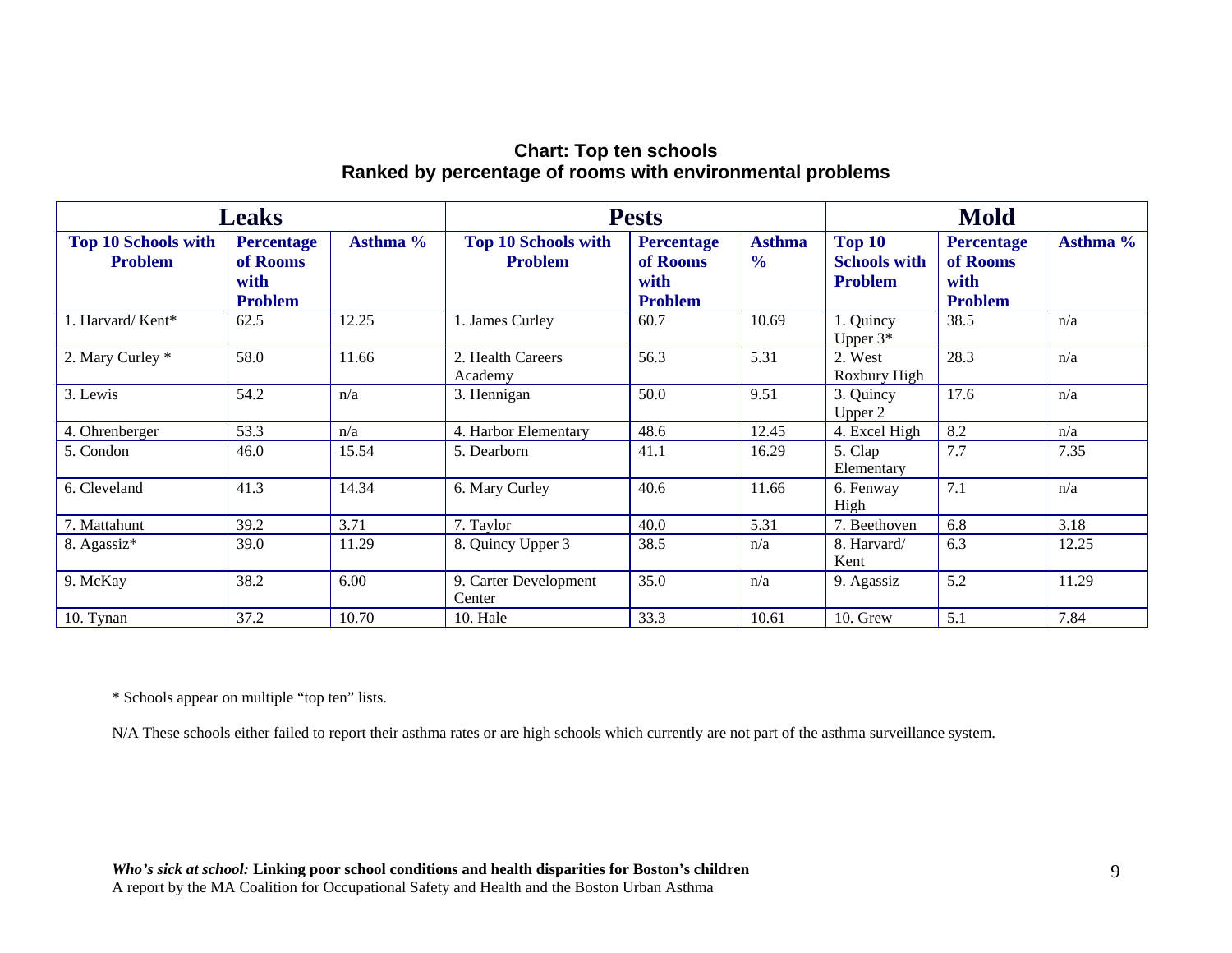Further analysis of data will be required to fully assess the connection between asthma rates and environmental conditions. The Department of Public Health will soon release a report on their statewide findings on asthma rates and their link to environmental factors in school which will help further this area of research. Regardless of the link, pests and leaks are known asthma triggers that make children with asthma more sick once exposed. A child with asthma who attends a school with a 60% pest infestation rate will have difficulty learning if the pest droppings trigger his asthma.

### **Community Efforts**

To address concerns about poor school conditions and health, the Boston Urban Asthma Coalition (BUAC) and MassCOSH won compliance with a 1996 ordinance stating that Boston Public Schools must conduct bi-annual environmental inspections for all elementary, middle, and high schools in the year 2002. Another outcome of the compliance was the creation of the Healthy Schools Taskforce. The joint Taskforce brings together parents, community and health organizations, and city councilors, Boston Public Schools, the Boston Public Health Commission to jointly resolve air quality problems such as pests, and cleaning chemicals. This taskforce will continue to address the issues raised by this report. However, many changes require leadership from the top. The following recommendations can only be accomplished by Mayor Menino.

### **Recommendations**

The Boston Urban Asthma Coalition and MassCOSH call upon the City of Boston and Mayor Menino to take immediate steps to promote a safe and healthy school environment for children and school employees by: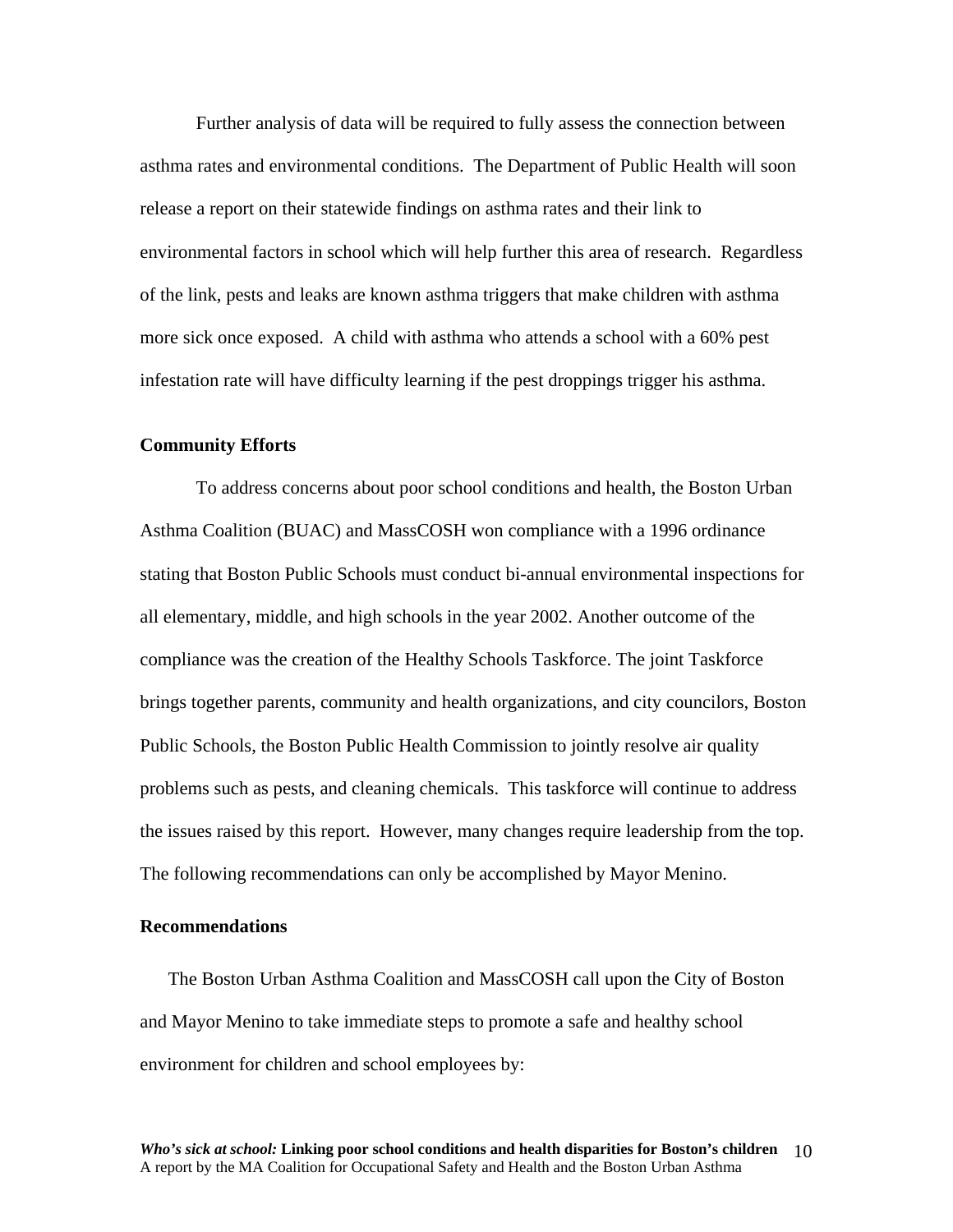"It's imperative that we get funding to fix our schools immediately. We need to do something about the leaks and the mice. Students and teachers are getting sick." *-Nia Burke Physical Education Teacher Boston Teachers Union*  • Funding an independent report on the condition of the Boston Public Schools to determine what it will cost to repair and upgrade our buildings (including roofs, pointing, HVAC systems, mold remediation) and create a safe and healthy learning

environment. The report should include an evaluation of the annual environmental audits and their effectiveness in improving school building maintenance and best practices for environmental safety and health.

- Validating current asthma surveillance system and making all efforts to include all Boston Public School children in the report, such as high school students and those students from schools with incomplete or missing reports.
- Adopting Boston's Green Building Taskforce recommendations for building and renovating healthy high performance buildings as a model for the Boston Public Schools.
- Advocating that the Massachusetts School Building Authority adopt the MA-CHPS (healthy high performance school design criteria) into its new regulations by July 2006.
- Committing to appropriating \$200 million dollars in capital expenditures estimated to upgrade and repair schools as necessary to create a safe, healthy environment. Building repairs and upgrades should prioritize items that result in unsafe or unhealthy conditions (for example leaks that result in mold). The City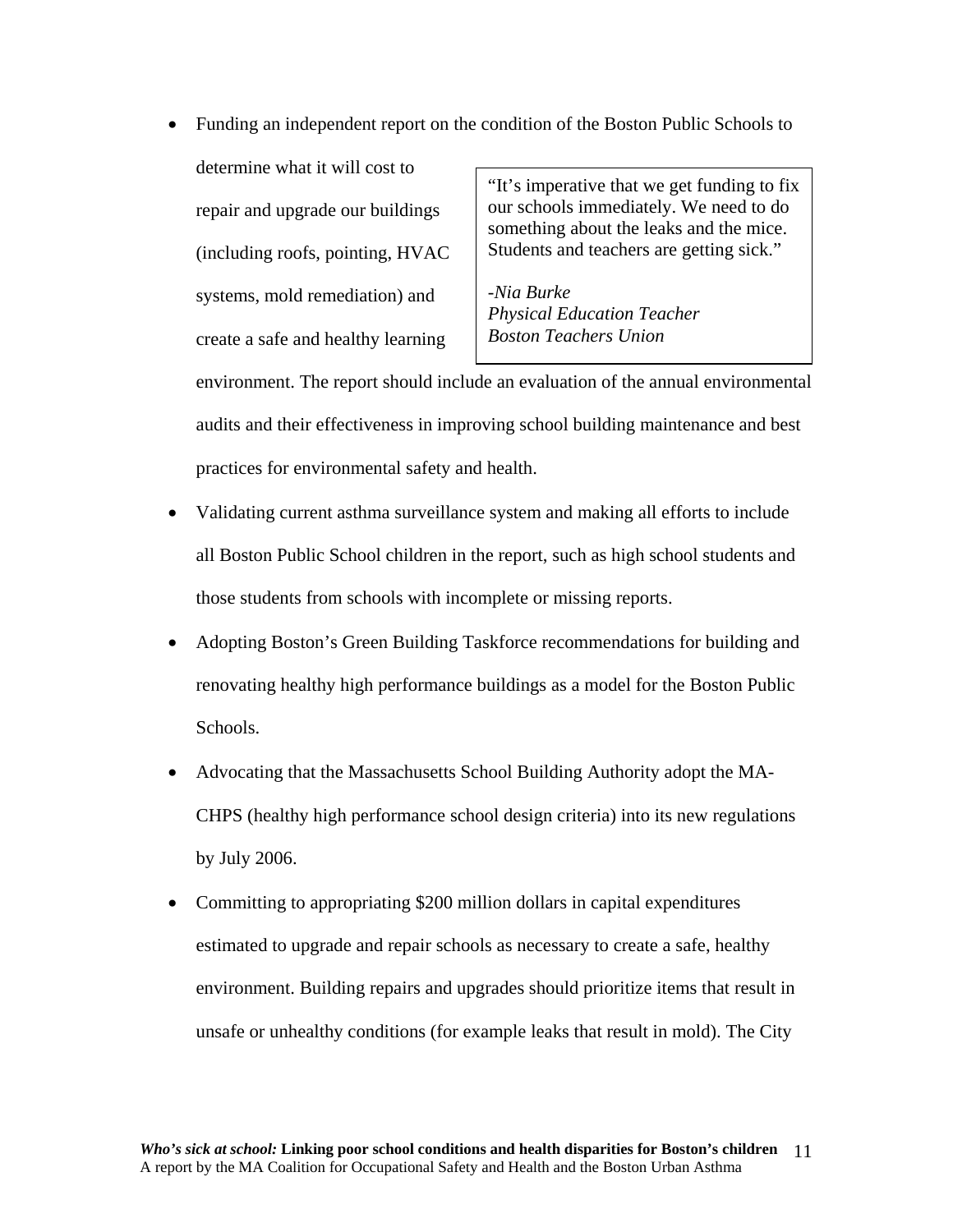should investigate other methods of financing these repairs by surveying other cities and states.

- Finishing the retrofit of the Boston School bus fleet to reduce diesel pollution in our neighborhoods, initiated by the school department with EPA funding in 2003.
- Pass a resolution at the next U.S. Conference of Mayors on *Children's*

*Environmental Health and School Building Conditions* to promote a national

dialogue and actions needed to address our aging school buildings.

<sup>4</sup> Over the last four years, the asthma rate in Boston Public Schools has ranged from 12% - 7%.

1

<sup>1</sup> Mendell MJ, Heath GA. Do indoor pollutants and thermal conditions in schools influence student performance? A critical review of the literature. Indoor Air 2005 Feb;15(1):27-52.

National Center for Health Statistics. Raw Data from the National Health Interview Survey, U.S., 2003. (Analysis by the American Lung Association, Using SPSS and SUDAAN software). <sup>3</sup>

<sup>&</sup>lt;sup>3</sup>Currie J. Health disparities and gaps in school readiness. Future Child. 2005 Spring; 15(1): 117-38.

<sup>&</sup>lt;sup>5</sup> One study found that 56% of the children in the Franklin Hill Housing Development had doctor diagnosed asthma. D. Brugge, et. al., "An Asthma Intervention Pilot Study in Public Housing: Lessons and Baseline Data," Engineering Solutions to Indoor Air Quality Programs Symposium, U.S. EPA 2000. In addition, the Massachusetts asthma rate for children is 12.3%, the same as the New England regional rate. It is difficult to believe that Boston has a childhood asthma rate lower than the rest of the state when our adult asthma rates exceeds the state average and childhood asthma rates are traditionally higher than adult rates. Child Asthma in New England: A Report by the New England Asthma Regional Council. January 2004. www.asthmaregionalcouncil.org. Health of Boston, 2005, Boston Public Health Commission, Research and

Technical Services, Boston, MA. 02118.<br><sup>6</sup> Health of Boston, 2005. Boston's children under the age of 5 experience the highest hospitalization rates

at  $8.9$  per  $1,000$  – four times the Massachusetts rate.

<sup>&</sup>lt;sup>7</sup> Ibid. In 2004, Black children under the age of 5 had the highest asthma hospitalization rate of 10.7 per 1,000 and Latino children under the age of 5 had 8.6 per 1,000 while White children of the same age had a rate of 2 per 1,000.

<sup>&</sup>lt;sup>8</sup> Boston Public Schools website: www. http://boston.k12.ma.us/.<br><sup>9</sup> National Resource Defense Council. http://www.nrdc.org/air/pollution/cep/cbos.asp.

<sup>&</sup>lt;sup>10</sup> The inspections began in 2002 of a city council hearing initiated by City Councilor Charles Turner and the Boston Urban Asthma Coalition. City Ordinance mandates that each school receive bi-annual inspections for air quality problems. As of 2003, four inspections per school have been conducted. The most recent results can be found on the BPS website: www.<br><sup>11</sup> Boston Urban Asthma Coalition, MassCOSH, Boston Public Health Commission, and Boston Public

Schools. Integrated Pest Management Promoting Healthier and Pest Free Schools<br><sup>12</sup> Boston Public Schools. Raw Data collected from Pediatric Asthma Surveillance (K-8) Spring 2005<br><sup>13</sup> Ibid<br><sup>14</sup> Boston Public Schools. School